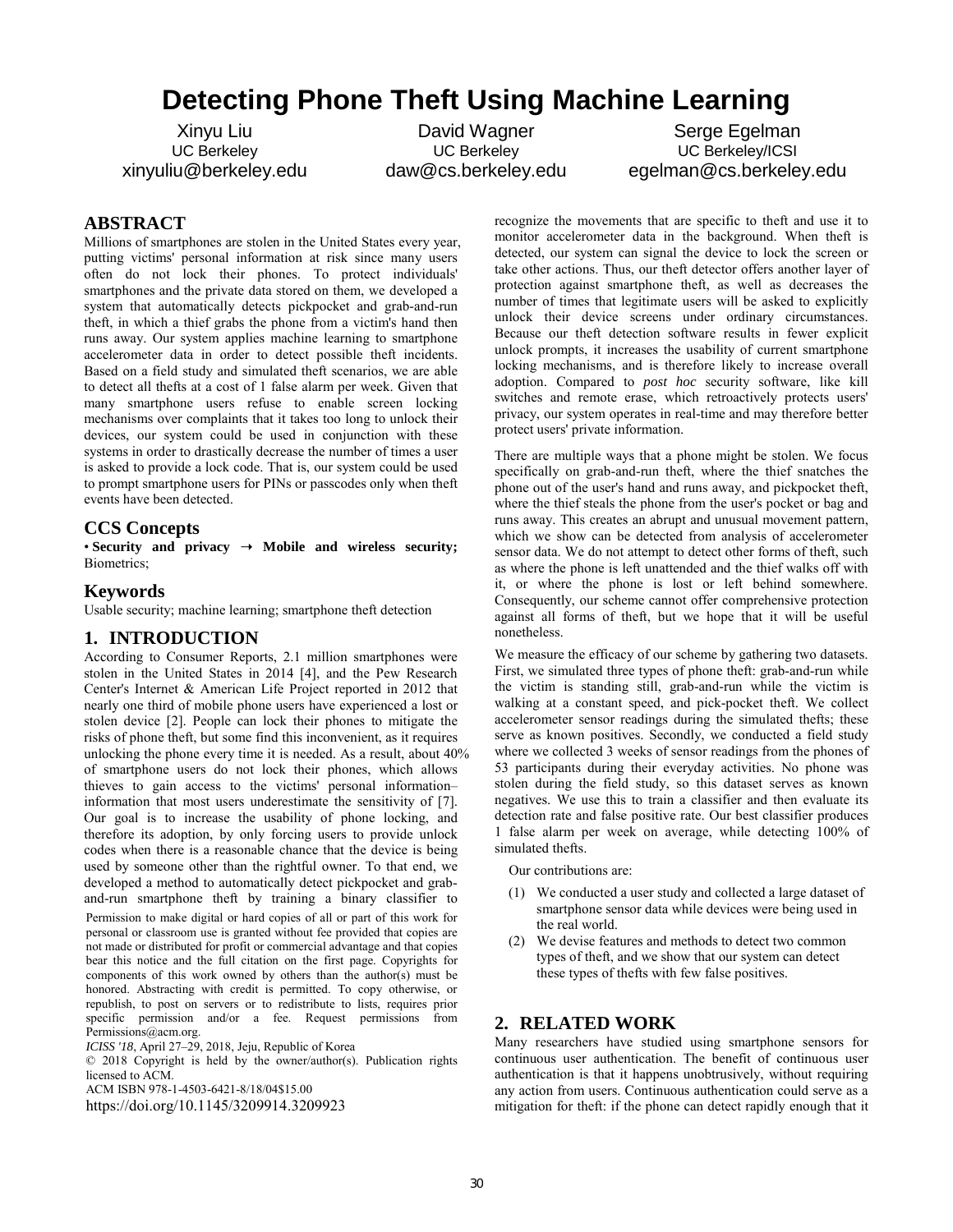is no longer being used by the rightful owner, it could lock itself to prevent the thief from accessing sensitive data on the phone.

One approach is to use smartphone accelerometer data for gait recognition. These systems often extract some features from the sensor data and then apply machine learning. Derawi et al. achieved an equal error rate of 20% [5]. "Equal error rate" is a measure of accuracy where the system is tuned so the false accept rate and false reject rates are equal, and then that error rate is reported. Primo et al. show that accelerometer-based gait authentication is somewhat dependent on the position in which the phone is held, which is a challenge for deploying gait authentication outside of a laboratory environment [13]. They showed how to infer the position of the phone (in the person's hand vs. in a pocket) with 85% accuracy, and they showed how to use this information to increase the accuracy of user authentication to 70–80%. They do not report performance as equal error rate. Juefei-Xu et al. show that the pace at which people walk also affects the sensor readings, and it is possible to improve accuracy by first identifying the pace at which the user is walking, then using a model tailored towards that pace [10]. Their system achieved an equal error rate of 4–8% (depending on the pace); or a false reject rate of 0.5–5% at a false accept rate of 0.1%. Kwapisz et al. generalized gait authentication to cover not just walking but also jogging and ascending and descending stairs [11] and achieved false reject rates of 10–15% at a false accept rate of about 5%.

 It is not clear whether gait recognition is sufficient on its own for deployable user authentication. One limitation is that it can only attempt to authenticate the user while the user is walking; when the user is still, it cannot infer user identity. Another limitation is that the error rate is still fairly high: if the classifier is run continuously, once per second, even a false reject rate as low as 0.5% will cause hundreds or thousands of false rejections per week. Thus, gait recognition might need to be combined with other methods to yield a deployable defense against theft.

 Our work builds on the methods previous researchers have used to process sensor data and extract features. The accelerometer sensor provides raw data in the form of X, Y, Z accelerations; it is useful to also compute the magnitude  $M = \sqrt{X^2 + Y^2 + Z^2}$  of the acceleration, as that is independent of the direction of the acceleration. Prior papers have used several methods for cleaning the raw accelerometer data, including interpolation and resampling to deal with irregularly sampled data and a weighted moving average filter to mitigate sensor noise. These schemes typically divide the resulting time series into windows, each window containing about a second of sensor data. For instance, Primo et al. used overlapping windows, with each window containing 100 samples and having an overlap of 50 samples with the next window; Derawi et al. and Juefei-Xu et al. used nonoverlapping windows, which were about 1 second in width. Derawi et al. and Juefei-Xu et al. used the sensor readings as the features, while Primo et al. and Kwapisz et al. computed handcrafted features from the readings, where each feature records a summary statistic on the sensor readings in the window (e.g., mean, minimum, maximum, standard deviation, number of zero crossings, etc.).

 Feng et al. investigated using the unique way the user picks up their phone as a biometric for user authentication [8]. They achieved an equal error rate of 6–7%. They used the smartphone accelerometer, gyroscope, and magnetometer; in our work, we avoid the gyroscope sensor, as its power consumption is significantly higher than the accelerometer, and therefore is currently not a practical solution for continuous authentication.

 Mare et al. developed a continuous authentication system where the user wears a smartwatch or bracelet, which is used to authenticate the user to their computer [12]. Their continuous authentication scheme works well and could plausibly be used to authenticate to a smartphone, but it requires users to wear a bracelet; in contrast, we seek solutions that do not require the user to carry or wear any additional devices.

 The most closely related work is by Chang et al., who used the way that each person took their phone out of their bag or pocket as a form of biometric authentication [3]. They use accelerometer and gyroscope data to detect when the user picks up their phone, and then they apply dynamic time warping and boosting to determine whether the pickup motion matches known templates from the owner of the phone. Their system achieves a 10% false positive rate and a 5.5% false negative rate, which are relatively high, considering that users may pick up their phones dozens of times each day.

 The prior work focuses on authenticating the user. In contrast, we take a different approach: we attempt to detect the specific motion pattern that occurs during a grab-and-run or pickpocket theft. The benefit of biometric authentication is that it provides a comprehensive way to detect theft, regardless of the way the phone was stolen; however, as summarized above, the false positive rates of existing schemes are fairly high. Our scheme is limited to detecting two particular types of theft, but achieves far lower false positive rates. Our classifier is also user-independent and does not require obtaining training data from each user; we use the same classifier for all users.

## **3. METHODOLOGY**

In this section, we describe the data collection software, which we used to gather positive and negative data for our training and test sets as well as the feature extraction scheme, and other classifier design decisions.

# **3.1 Data Collection**

#### *3.1.1 Software*

We used an Android application to record data from the smartphone's 3-axis accelerometer, which then encrypted it and stored it in the cloud. We acquired sensor data at the highest sampling rate supported by the phone using SENSOR\_DELAY\_FASTEST [1]. On most devices, including the one we used for the simulated theft experiment, the sampling rate is 100 Hz.

## *3.1.2 Simulated Theft Experiment*

Because data from real thefts is hard to obtain, we simulated three types of common smartphone theft scenarios, based on campus police alerts that we receive, with one researcher acting as a smartphone user and another one playing the role of a thief. The three theft scenarios are as follows:

- (1) The user stands still and holds the phone with one hand as she is using the device, for instance reading a text; the thief approaches from behind, grabs the phone with both hands and runs away in the forward direction.
- (2) The user holds the phone in front of her with one hand while walking at a constant speed; the thief approaches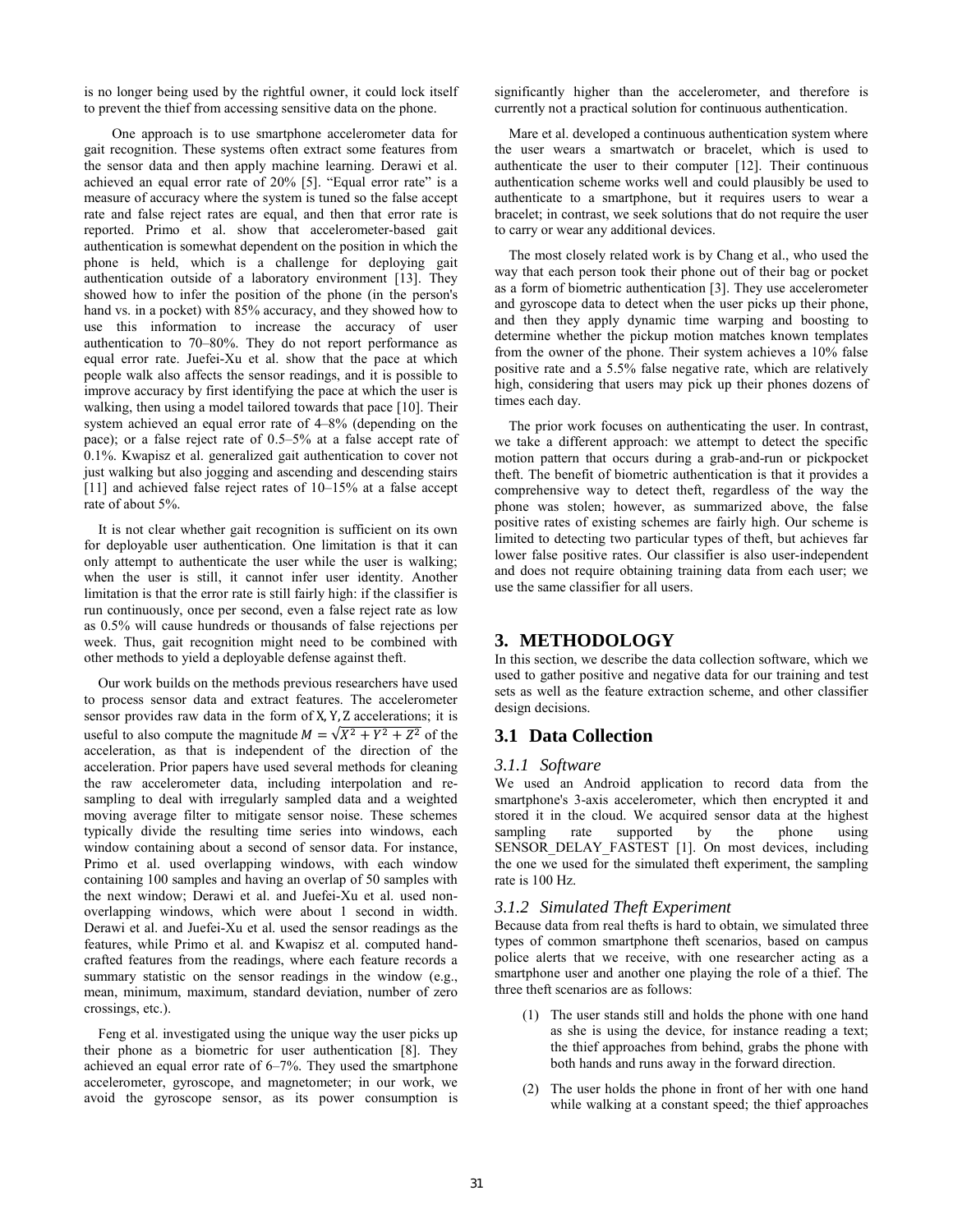from behind, grabs the phone with both hands and runs away in the forward direction.

(3) The third scenario simulates pick-pocket thefts. The user places the phone in the back pocket of their pants and stands still; the thief approaches from behind, steals the phone from user's pocket and runs away in the forward direction.

We collect 40 instances of each scenario, for a total of 120 trials. Data collection was split across four sessions, each consisting of 10 trials per scenario, with different researchers acting as the victim and thief in these sessions. We ran the experiment on flat ground in an open space, so the experiment was not interrupted. We also made sure that the thief ran at least 40 feet after gaining possession of the victim's phone. We used a Nexus 5X smartphone (InvenSense MPU6515 embedded accelerometer) with Android version 7.1.1 for data collection in our simulated theft experiment. Figure 1 plots one example of accelerometer readings from a single simulated theft. We collected an additional set of 120 trials, 40 instances from each scenario using a Nexus 6P smartphone with Android version 6.0.1 to demonstrate our classifier can generalize to different smartphone models.



**Figure 1. The X, Y, Z and magnitude of acceleration, respectively, from one simulated theft instance.**



**Figure 2. The X, Y, Z and magnitude of acceleration, respectively, during normal usage at an arbitrary time period.**

#### *3.1.3 Field Study*

We performed a field study to gather data from ordinary smartphone users while they perform everyday activities, including walking, running, driving, possibly exercising, and anything else that occurred during their lives over the field study

period. We obtained approval from the University of California, Berkeley IRB (Institutional Review Board) for this study. The study was conducted in the Bay Area of the United States from September to December 2016. None of the participants experienced a phone theft during the study interval, so we were able to use the accelerometer data collected from the user study as negative samples for our machine learning algorithms (i.e., instances of non-theft activity).

 We posted a recruitment advertisement on Craigslist in September 2016. We only recruited participants who used an Android smartphone with version 5.0 and above. After obtaining their consent, we installed our data collection application on their phones and collected data for a three-week period. The application ran in the background and collected accelerometer sensor readings continuously, 24 hours a day. We contacted participants weekly to make sure their phones were functioning correctly and troubleshoot any data collection issues. Each participant was paid \$150 for their participation.

 The study was divided across 3 rounds; each round lasted 3 consecutive weeks. A total of 55 participants were recruited, and 53 out of the 55 subjects completed the study. In the first round, 2 of the 18 participants did not complete the study. Detailed demographic information about the participants of this user study is listed in Table 1. In aggregate, they used 21 different smartphone models from 6 different manufacturers and 8 different Android versions. This ensures the dataset containing diverse devices, and the classifiers are not specific to a particular type of smartphone or Android version. We also asked participants how they typically carried their phone, when it was not in their hands; 33 reported keeping it in their pockets, 9 in their purses, 12 in multiple locations (e.g., pocket or purse, pocket or backpack), and 1 did not respond. During the study, the subjects carried their phones while performing daily activities, for example walking, driving, running and possibly exercising. Data from a wide variety of real-world activities ensures the generalizability of the classifiers trained on it.

**Male Female Age 20- 29 30-39 40+ R1** | 5 | 11 | 8 | 6 | 2 **R2** | 10 | 8 | 7 | 7 | 4 **R3** | 11 | 8 | 9 | 4 | 6

**Total** 26 27 24 17 22

**Table 1. Participants' demographic information.**

### **3.2 Feature Extraction**

Our theft scenarios all involved a sudden movement of the phone, which causes a large acceleration. Therefore, as a first filtering step, we filtered the data to focus on times near when a large motion occurs. In particular, our classifier is activated when the magnitude of acceleration *M* exceeds 40  $m/s^2$ . We extract a onesecond window before the activation time and a  $n$ -second window after the activation time, compute features on each of these windows, and use them for classification. We vary  $n$  from 1 to 7 to obtain the best classification accuracy. We chose a threshold of  $40 \, m/s^2$  as all of our simulated thefts experienced accelerations exceeding that threshold when the phone was initially grabbed by the thief.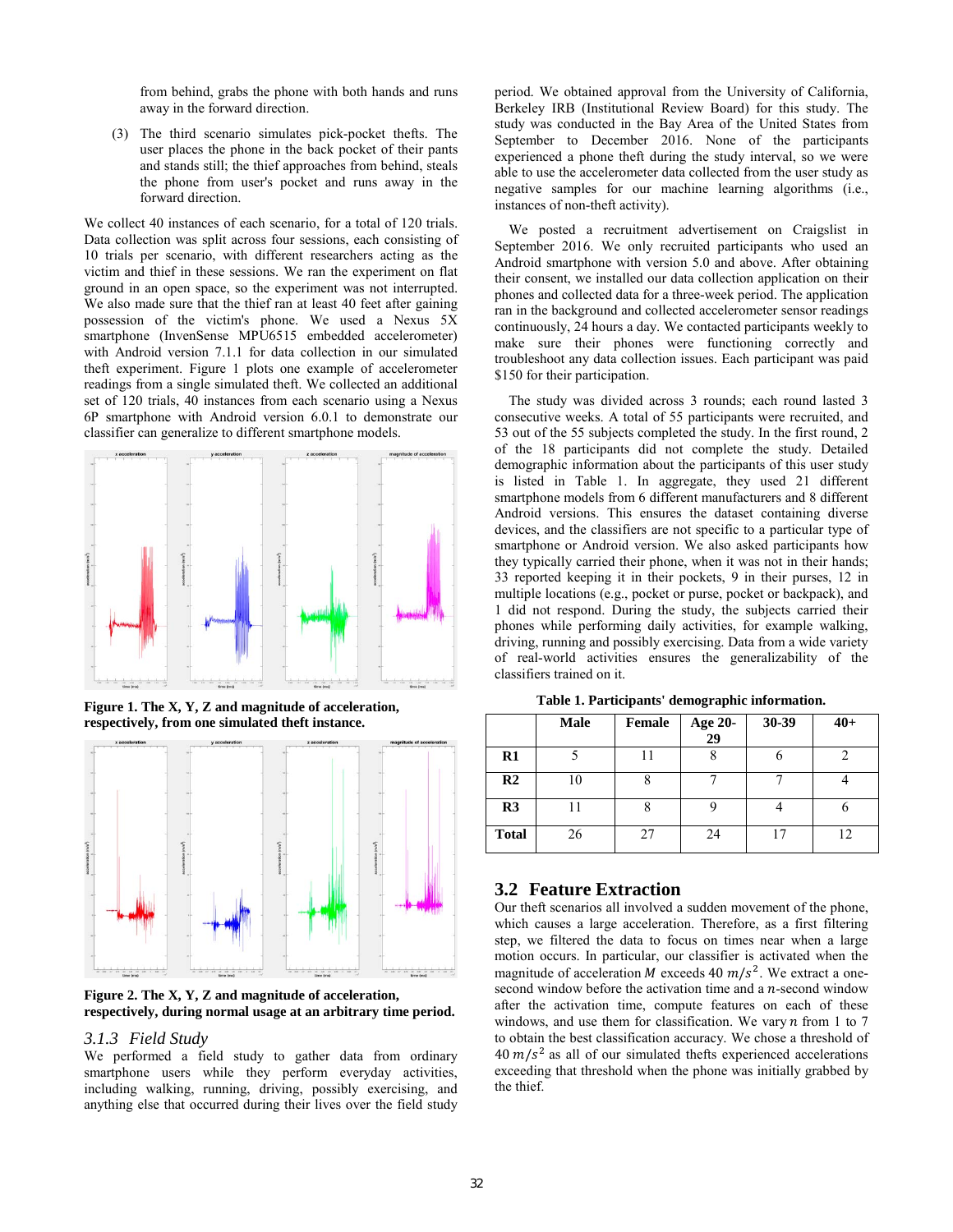We first identified 16 candidate features, 8 features for each of the two windows. In particular, we computed the minimum, maximum, mean, standard deviation, root mean square, arc length, product of arc length and standard deviation, and mean absolute value, each computed on the magnitude values  $(M)$  within the window. We chose to only compute these features on the magnitude of the acceleration, and not the  $X$ , Y and  $Z$  components, because the magnitude is non-directional and thus more robust to changes in the orientation of the phone. We then visualized the distribution of these features for the two classes and applied feature selection techniques to choose a subset of features that yield good performance. We removed the minimum and mean absolute value from the feature list because removing them did not affect the performance of the classifiers. As a result, we extract a 12-dimensional feature vector, 6 features from the before-window and 6 from the after-window, every time the detector is triggered.

Let  $M_1, \ldots, M_k$  denote the time series of acceleration magnitudes within the window. The features are computed as follows:

- *Maximum*: the maximum value of the magnitude within the window, i.e., max $(M_1, ..., M_k)$ .
- *Mean*: the average value of magnitude in a window, i.e.,  $\label{eq:1D1V:2} \overline{M} = \, \big( M_1 + \cdots + M_k \big) / k.$
- *Standard deviation*: the standard deviation of magnitude values in a window, i.e.,  $(\sum_{i=1}^{k} (M_i - \bar{M})^2)^{1/2} / (k 1)$ <sup> $1/2$ </sup>.
- *Root mean square*: the RMS of magnitude values in a window, i.e.,  $(M_1^2 + \cdots + M_k^2)^{1/2} / k^{1/2}$ .
- Arc length: the average of the absolute differences between all adjacent magnitude values in a window, i.e.,  $(|M_2 - M_1| + |M_3 - M_2| + \cdots + |M_k M_{k-1}$ |)/( $k-1$ ). Intuitively, this captures the average of the first derivative of the acceleration.
- *Product of arc length and standard deviation*: the product of the two feature values.

 Because the accelerometer sensor reports readings in the same units on all Android phones, and because our features are relatively simple, we believe these features capture fundamental, device-independent characteristics of the motion rather than anything specific to the particular device used for data capture (e.g., in contrast to the hardware-based differences documented by Dey et al.  $[6]$ ).

 We obtained 120 positive instances from the 120 simulated thefts collected on a Nexus 5X. After applying the  $40 \, m/s^2$ threshold, we obtained approximately 248,000 negative samples from the data collected in the field study. We then applied Boolean classification techniques to this data set. We also obtained an additional data set of 120 positive instances from the 120 simulated thefts collected on a Nexus 6P. We used this additional data set to test the generalizability of our theft detector.

#### **3.3 Machine Learning Algorithms**

We evaluate three standard machine learning algorithms: linear SVM, logistic regression and random forests. Because we have many more negative samples than positive ones, we tried different settings for class weights to weight positive instances more highly than negative ones. We also evaluated different window sizes for the after-window. We found that a 2-second after-window yielded better accuracy than a 1-second after-window since 2-second windows encapsulate more complete acceleration information about the motions, and larger window sizes did not offer much improvement. Therefore, all of our experiments use a 1-second before-window and a 2-second after-window. We partitioned the entire dataset, which consists of 120 positive samples and approximately 248,000 negative samples, into training and test sets with 7:3 ratio. Then we trained the classifiers on the training set and reported the prediction results of the test set.

#### **4. RESULTS**

Among the three classifiers, logistic regression performs the best. Confusion matrices for logistic regression, random forests, and a linear SVM are shown in Table 2. The logistic regression classifier has a false positive rate of 0.09%. Given that the field study involved 53\*3=159 person-weeks of data, and the logistic regression would report 248,000\*0.09%=223 false positives (the number of samples extracted from the field study data times the false positive rate). Thus, on average, users would receive 223/159≈1.4 false alarms every week, and a true positive rate of 100%. The random forests classifier has an even lower false positive rate ( $\approx$ 1 false alarm per month), but only detects 60% of the thefts.

 Only a small fraction of predicted positives will actually be theft, but we expect this will be acceptable due to the relatively low cost of false positives: it means users will have to unlock their phones one extra time per week, which will likely be tolerable. We report the false positive rate rather than precision, because the false positive rate is easily interpretable and not sensitive to the rate at which theft occurs. The precision is sensitive to the number of simulated thefts included in the dataset, which might not match the number of actual thefts that are likely to occur over a given period of time.

 We also tested our classifiers on a set of 120 positive data points collected using a Nexus 6P. A detection rate of 98.3% indicates that our detector works on other smartphone models.

 To get a better understanding of why our classifier is successful, we computed feature rankings to find the most predictive features. For logistic regression, we used standardized coefficients as the feature importance score: the score for feature *i* is  $| \alpha_i | \cdot \sigma_i$ , where  $\alpha_i$ , is the coefficient for feature *i* in the logistic regression model, and  $\sigma_i$  is the standard deviation of feature *i* in the training set. In addition, we computed the 95% confidence intervals for all standardized coefficients using 50 epochs of the entire data set. The feature importance scores and their 95% confidence intervals for the logistic regression classifier are listed in Table 3. The most discriminative features are the root mean square and mean of the before-window, the root mean square and mean of the afterwindow, and the standard deviation of the after-window. Plotting a histogram of feature values (see Figures 3 and 4), we can see that those features do appear to provide good discrimination.

**Table 2. Confusion matrices for a logistic regression classifier (at top; with class weights 1:200), random forests classifier (middle; class weights 1:5000), and a linear SVM classifier (bottom; class weights 1:1000).**

|                      | <b>Predicted Negative</b> | <b>Predicted Positive</b> |
|----------------------|---------------------------|---------------------------|
| <b>True Negative</b> | 74446                     | 77                        |
| <b>True Positive</b> |                           | 37                        |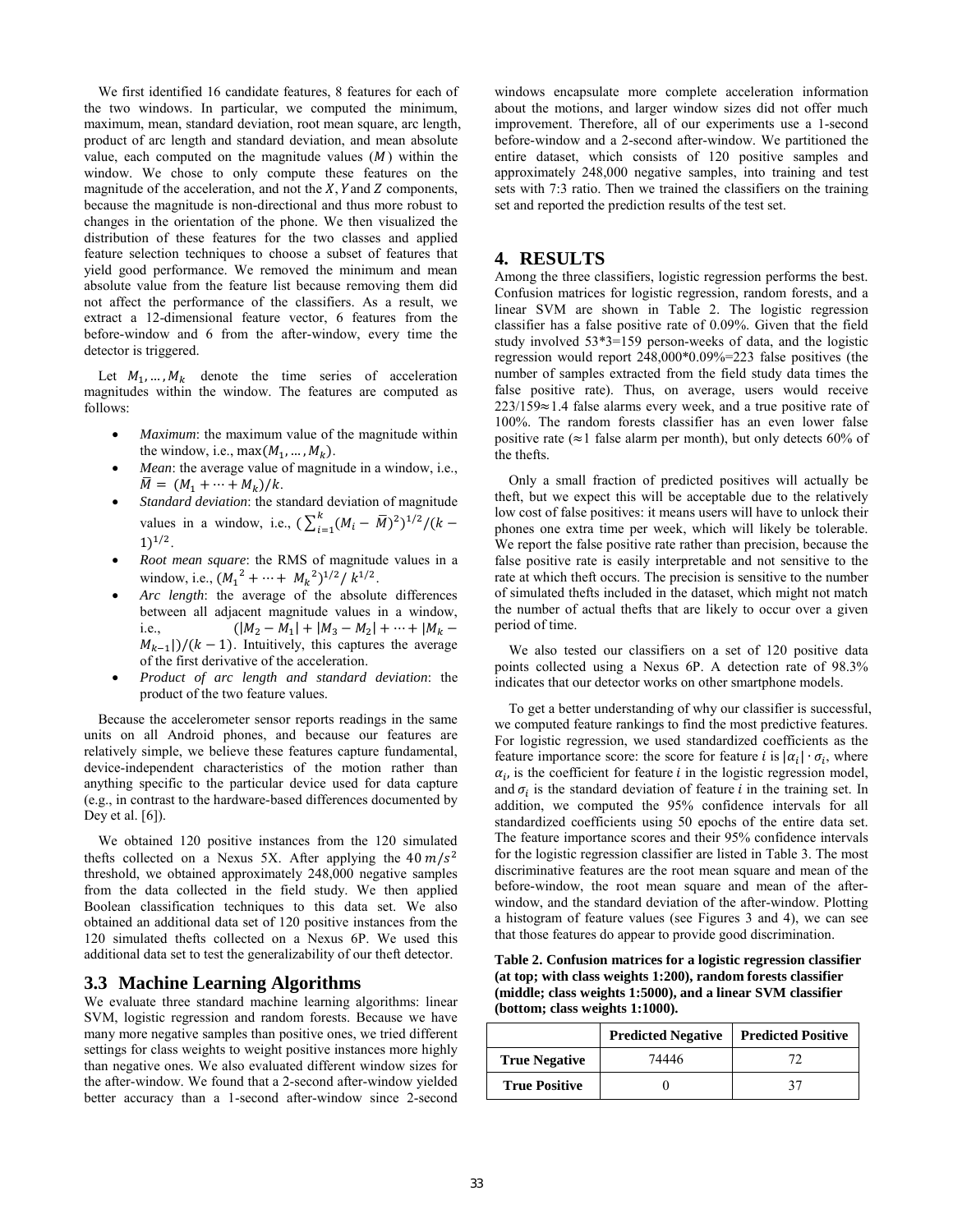|                      | <b>Predicted Negative</b> | <b>Predicted Positive</b> |
|----------------------|---------------------------|---------------------------|
| <b>True Negative</b> | 74503                     | 15                        |
| <b>True Positive</b> | 14                        | 23                        |
|                      |                           |                           |
|                      | <b>Predicted Negative</b> | <b>Predicted Positive</b> |
| <b>True Negative</b> | 74501                     | 17                        |

**Table 3. Feature importances and their 95% confidence intervals for logistic regression. (b) denotes the features extracted from the 1s window before the 40-spike; (a) denotes the features extracted from the 2s window after the 40-spike.** 

| <b>Feature</b>         | <b>Feature Importance</b>                  |
|------------------------|--------------------------------------------|
| Root mean square (b)   | $143.8786849 \ (\pm 0.08714717)$           |
| Mean $(b)$             | 129.8910092 ( $\pm$ 0.08033373)            |
| Root mean square (a)   | 93.8382532 (± 0.04439512)                  |
| Mean (a)               | $88.1273891 (\pm 0.03972303)$              |
| Standard deviation (a) | 66.7204655 ( $\pm$ 0.02228971)             |
| Standard deviation (b) | 47.7685313 ( $\pm$ 0.03349549)             |
| Arc length (a)         | $27.3736785 \ (\pm 0.01463394)$            |
| Maximum (b)            | $2.73231469 \left( \pm 0.00041407 \right)$ |
| Arc length $*$ SD (a)  | $2.69875036 \left( \pm 0.00097762 \right)$ |
| Arc length (b)         | 1.16578948 ( $\pm$ 0.00855526)             |
| Maximum (a)            | $0.05985700 \ (\pm 0.00065551)$            |
| Arc length $*$ SD (b)  | $0.04950325 (\pm 0.00090281)$              |

 We also rank the features for the random forests classifier using scikit-learn's feature importance score, which estimates the relative importance of the features by computing the expected fraction of the samples they contribute to. Thus the higher in the tree, the more important the feature is [14]. We also computed the 95% confidence intervals for all feature importance scores using 50 epochs of the entire data set. The resulting feature importance scores and their 95% confidence intervals for the random forests classifier are listed in Table 4.

 To compare the performance of random forests and logistic regression, we fine tuned the class weights for the logistic regression classifier to lower its true positive rate until it is approximately the same as the random forests classifier, then we compared the number of false positive instances of the two classifiers. We find that logistic regression has 14 false positive instances at a 67% true positive rate (25 true positive instances), while random forests has 15 false positive instances at a 62% true positive rate (23 true positive instances). Thus the performance of the two classifiers seems comparable in this regime. The advantage of logistic regression is that we found adjusting class weights was more effective at controlling the false-positive/falsenegative tradeoff for the logistic regression classifier. The Receiver Operating Characteristic (ROC) curves for the logistic regression and random forests classifiers are shown in Figure 5.

# **5. CONCLUSION**

In this work, we demonstrate that accelerometer data is enough to detect some common forms of smartphone theft, such as pickpocket and grab-and-run, without sacrificing usability by inundating the user with false alarms. It is remarkable that machine learning is so effective and can detect 100% of our simulated thefts. We suspect that this is because the kinds of thefts we consider here involve a rapid jerking motion followed by the thief running away, which induces a unique pattern in the accelerometer sensor readings.

**Table 4. Feature importances and their 95% confidence intervals for random forests. (b) denotes the features extracted from the 1s window before the 40-spike; (a) denotes the features extracted from the 2s window after the 40-spike.**

| <b>Feature</b>         | <b>Feature Importance</b>                  |
|------------------------|--------------------------------------------|
| Root mean square (a)   | $0.24251892 \ (\pm 0.00734018)$            |
| Mean $(a)$             | $0.19351276 \ (\pm 0.00685086)$            |
| Standard deviation (a) | $0.17634030 (\pm 0.00601571)$              |
| Maximum (a)            | $0.10975278 \ (\pm 0.00480411)$            |
| Arc length $*$ SD (a)  | $0.07541471 (\pm 0.00382659)$              |
| Arc length (a)         | $0.04821400 \ (\pm 0.00264303)$            |
| Maximum (b)            | $0.04740376 \left( \pm 0.00172894 \right)$ |
| Arc length $*$ SD (b)  | $0.03291854 \left( \pm 0.00128944 \right)$ |
| Standard deviation (b) | $0.02828350 (\pm 0.00115971)$              |
| Arc length (b)         | $0.02072662 \left( \pm 0.00103551 \right)$ |
| Root mean square (b)   | $0.01544474 (\pm 0.00078121)$              |
| Mean $(b)$             | $0.00946937 (\pm 0.00077147)$              |

 We envision that a smartphone could run our classifier continuously and automatically lock the phone whenever a theft is suspected. We expect that the inconvenience of unlocking the phone once more per week would be tolerable, and might not even be noticed by users. If combined with other heuristics to reduce the false positive rate further (e.g., the phone is not unlocked within a short period after the suspected theft; the phone moves to some new location it has never been before), it might be possible to notify the owner or take other measures as well, when a theft is detected.

 As mentioned earlier, 40% of smartphone users do not lock their phone with a PIN or passcode  $[7, 9]$ , so currently thieves have full access to the personal data of these users. We envision our solution would help protect those users: if a suspected theft is detected, the phone could lock itself so it requires a PIN or passcode to unlock; this way, users would only need to enter a PIN or passcode about once a week, rather than every time they want to use the phone. For the 60% of smartphone users who do have a PIN or passcode enabled, our scheme might have less benefit. Because the phone can immediately detect the theft and lock itself, it prevents thieves who grab the phone while it is unlocked from accessing the user's data, but it is unnecessary against thieves who steal the phone while it is locked (e.g., pickpocket theft). Our scheme might also be helpful for finding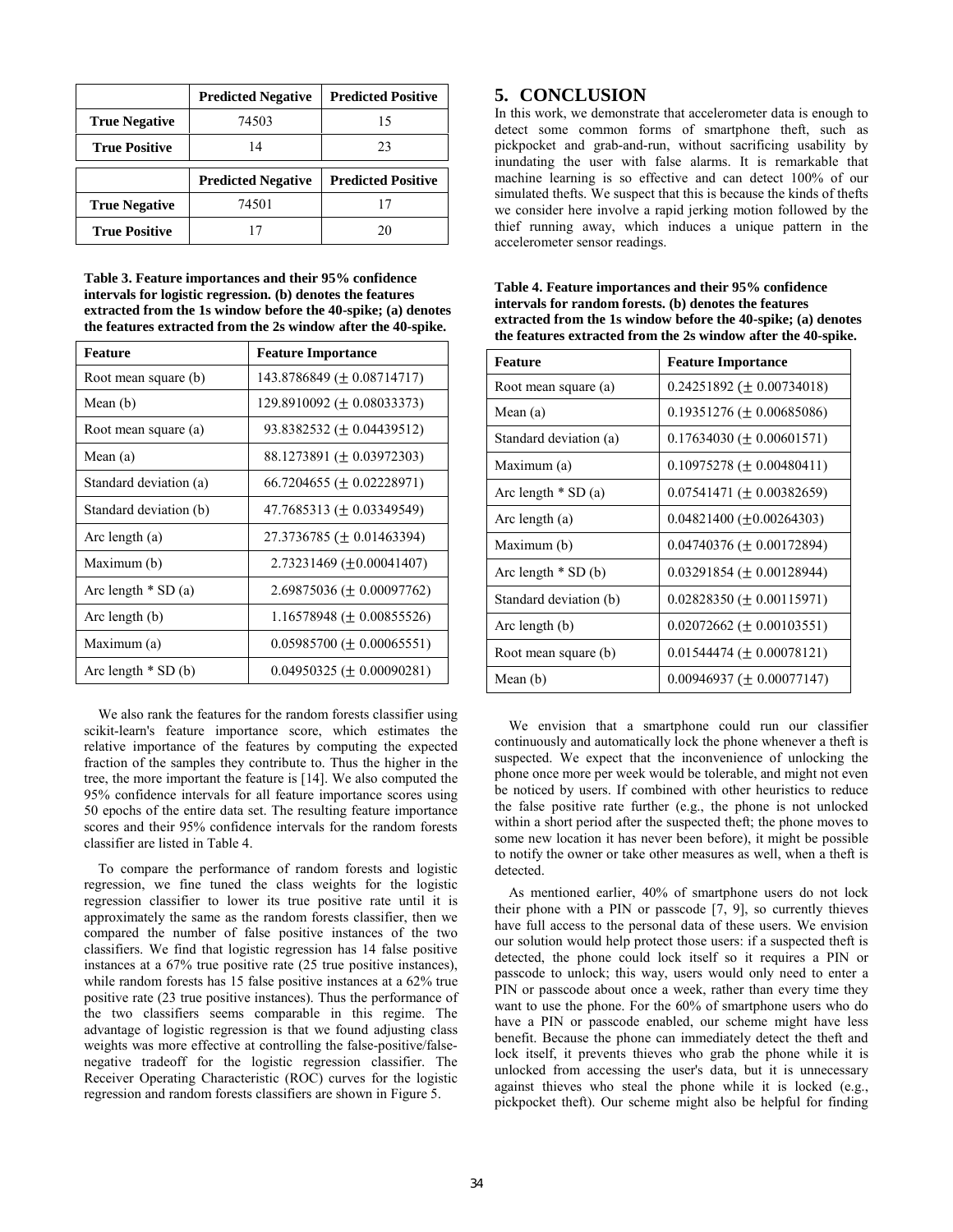the stolen phone: if a suspected theft is detected, the phone could enable GPS, start tracking its location, upload its location to a cloud server in real-time, and continue until the phone is unlocked (if the user has not already enabled a "find my phone'' feature).

 We expect that our solution would have negligible impact on battery life and phone performance. Modern phones support batched accelerometer sensing, where the accelerometer hardware buffers sensor readings, so the application CPU only has to wake up to read sensor data when the buffer is full. As a result, it is possible to record accelerometer sensor values at high sampling rates with negligible power draw. Moreover, thanks to the prefiltering (the 40  $m/s^2$  threshold), we only need to apply the classifier on a tiny fraction of time windows (only about 10 times



**Figure 3. Histogram for each of the 6 features for the 1-second**  window before the 40  $m/s^2$  spike. The features are listed in **the order presented in Section 3.2, e.g., the top histogram is for the maximum. Red bars indicate thefts, and green bars indicate non-theft windows.** 



**Figure 5. ROC curves of logistic regression and random forests. The x-axis is in logarithmic scale.**

per hour on average), so the impact on battery life should be negligible.

 The primary limitation of our work is that we work with simulated thefts. It is difficult to obtain accelerometer data on actual theft occurring in the wild, but perhaps a practical deployment could obtain such data, and then use it to further train the classifiers.

 It may be possible to improve our results further by using other sensors on the smartphone, such as the step counter. The biggest open question is whether our methods can be extended to a more diverse set of theft scenarios; we hope that our work will inspire others to investigate this direction further.



**Figure 4. Histogram of feature values in the 2-second window**  after the  $40 \frac{m}{s^2}$  spike.

## **6. ACKNOWLEDGMENTS**

The authors would like to thank Prakash P. Bhasker and Micah J. Sheller for providing us with the Android sensor monitoring software, Jennifer Chen from Good Research for her assistance on conducting the user study, and Irwin Reyes, David Fifield and Michael McCoyd for giving feedback on our paper drafts. This research was conducted at The Intel Science and Technology Center for Secure Computing (http://scrub.cs.berkeley.edu/) at UC Berkeley and was also supported by the National Science Foundation under award CNS-1514457.

#### **7. REFERENCES**

- [1] 2017. Android Developers Sensor Manager https://developer.android.com/reference/android/hardware/Se nsorManager.html.
- [2] Jan Lauren Boyles and Aaron Smith and Mary Madden. 2012. Privacy and Data Management on Mobile Devices. [http://www.pewinternet.org/2012/09/05/privacy-and-data](http://www.pewinternet.org/2012/09/05/privacy-and-data-management-on-mobile-devices/)[management-on-mobile-devices/ \(](http://www.pewinternet.org/2012/09/05/privacy-and-data-management-on-mobile-devices/)September 5, 2012).